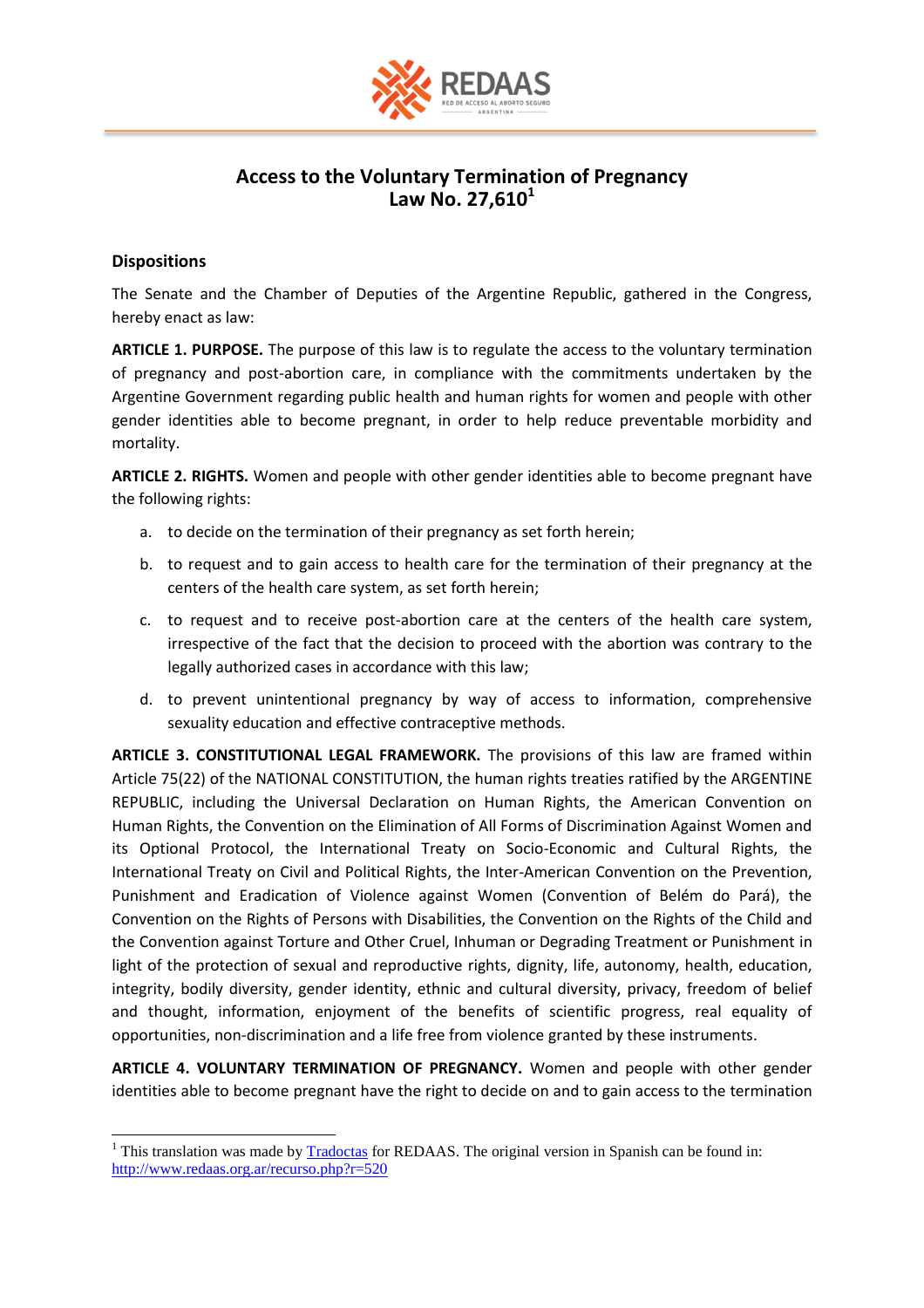

of their pregnancy up to and including the FOURTEENTH  $(14<sup>th</sup>)$  week of pregnancy.

The pregnant person has the right to decide on and to gain access to the termination of their pregnancy outside the term set forth above only in the following cases:

a. In the event that the pregnancy occurred as a result of rape, the pregnancy may be terminated at the request of the pregnant person, who must submit the pertinent affidavit to the intervening health care workers.

In the case of girls under THIRTEEN (13) years of age, the abovementioned affidavit shall not be required.

b. In the event that the life or the comprehensive health of the pregnant person were at risk.

**ARTICLE 5. HEALTH CARE RIGHTS.** Any pregnant person has the right to gain access to the termination of their pregnancy at the centers of the health care system or with health care assistance, within a maximum term of TEN (10) calendar days from their request, in the conditions set forth herein and in Laws No. 26,485, No. 26,529, and related provisions.

Health care workers must guarantee the following minimum conditions and rights in abortion and post-abortion care:

- a. Fair treatment. Health care workers must treat all pregnant people fairly and respect their personal and moral beliefs in order to eliminate practices which perpetuate the use of violence against women and people with other gender identities able to become pregnant.
- b. Privacy. All health care practices aimed at obtaining and disclosing information and clinical documents of the patient must ensure the creation and preservation of a trust environment between health care workers and people requesting health care. Health care workers must also respect the intimacy, human dignity and free will of the people requesting health care, and they shall preserve confidentiality as well. The express authorization of the patient shall be required for information to be disclosed or for the patient's family or companion to be included, as per Article 8 of this law.

Moreover, the patient must be protected from illegal participation of third parties.

In the event of rape to girls or adolescents, the duty to report the violation of rights provided for in Article 30 of Law No. 26,061 and the duty to lodge the criminal complaint set forth in Article 24, paragraph e), of Law No. 26,485, within the framework of provisions of Article 72 of the Criminal Code, must be carried out considering the right to privacy and confidentiality of girls and adolescents, their evolving capacities and best interests, as per the Convention on the Rights of the Child, Law No. 26,061 and Article 26 of the Civil and Commercial Code; likewise, the access to the rights enshrined herein shall neither be hindered nor delayed;

c. Confidentiality. Health care workers must ensure confidentiality and medical secrecy during and after the provision of health care services. At the visit, they are required to inform that confidentiality is guaranteed and that it is part of the medical secrecy.

The patient is entitled to have all their information protected under the duty of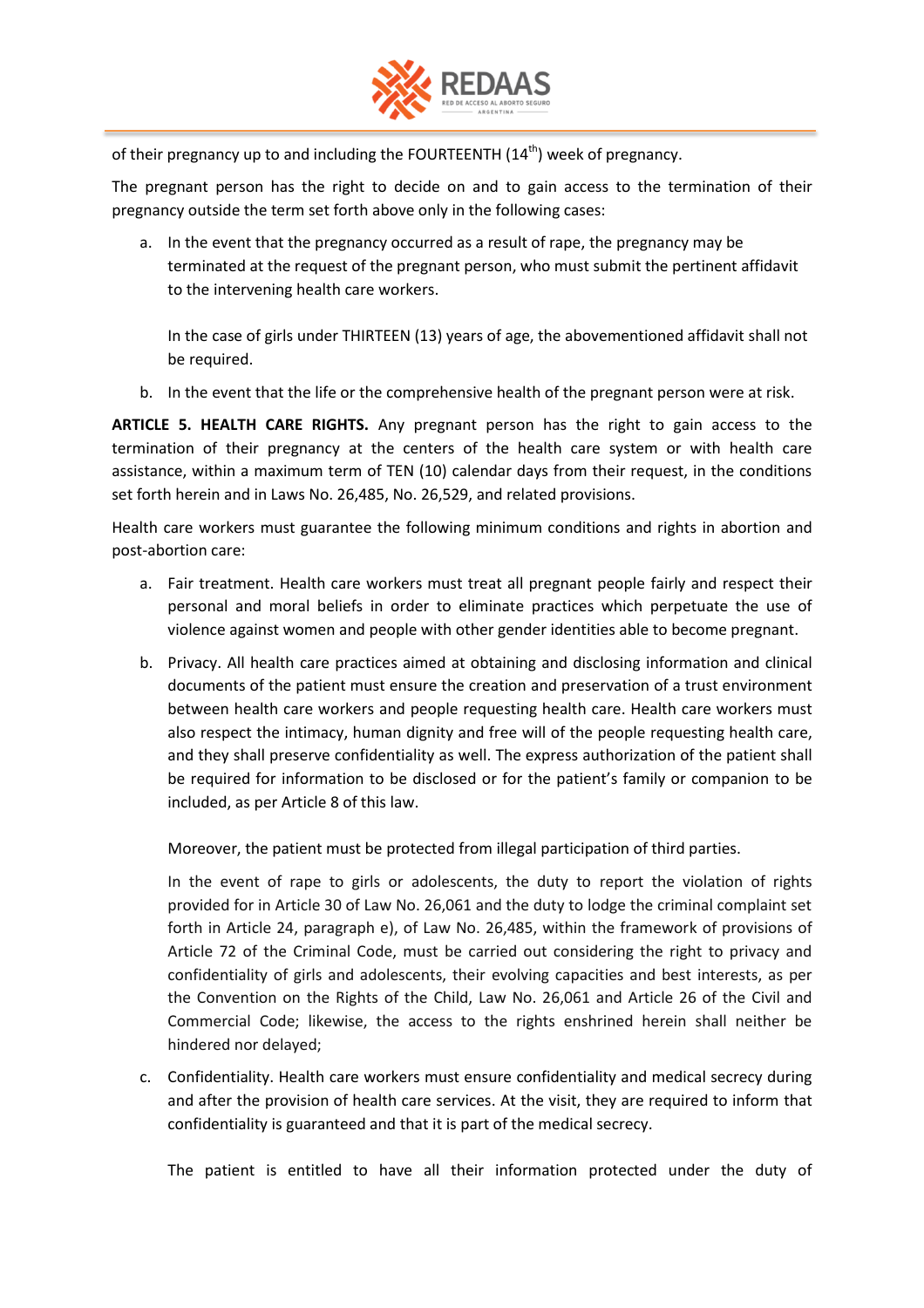

confidentiality. Any person participating in the elaboration or processing of clinical documents, or having access to its contents, must abide by this duty unless they have the patient's express written authorization to disclose this information.

- d. Free will. Health care workers must respect patients' decisions regarding the exercise of their reproductive rights, treatment options and their future sexual and reproductive health. The decisions taken by the patient shall not be subject to health care workers' judgment based on their personal, religious or axiological beliefs. The autonomous, free will of the patient must prevail.
- e. Access to information. Health care workers must provide respectful and active listening towards patients for patients to freely express their needs and preferences. Patients have the right to receive information on their health. The right to gain access to information includes the right not to receive inadequate information with regard to the information requested.

Information on the different methods of termination of pregnancy, their scope and the consequences of the abortion must be provided. This information must be updated, clear, true and given in accessible language and format.

Health care workers and public authorities are obliged to provide available information on the rights protected by this law in a dynamic fashion and throughout the whole provision of health care, even in the absence of an explicit request.

f. Quality. Health care workers must respect and ensure the treatment of abortion as per the scope and definition of the World Health Organization. Health care must be provided following standards of quality, accessibility, technical qualification, available options and updated scientific data.

**ARTICLE 6. INFORMATION AND TREATMENT OF ABORTION AND SEXUAL AND REPRODUCTIVE HEALTH.** Within the framework of the National Program for Sexual Health and Responsible Parenthood, Law No. 25,673, once the voluntary termination of pregnancy has been requested as per Article 4, the health care center must make the following available to any pregnant person at their request:

- a. Information on the procedure to be performed and necessary post-abortion care, following the criteria of the previous Article.
- b. Comprehensive health care throughout the whole process.
- c. Assistance in health care and adequate and accessible information regarding the needs of each person, of a scientific nature and updated on the different contraceptive methods available, as well as the provision of the contraceptive methods provided for in the Compulsory Health Scheme and in Law No. 25,673 or in any amending or superseding rules.

These services are not mandatory for the patient, nor are they a condition for the practice to be performed.

**ARTICLE 7. INFORMED CONSENT.** Before carrying out the voluntary termination of pregnancy, the written informed consent of the patient is required, as per Law No. 26,529 and related provisions, as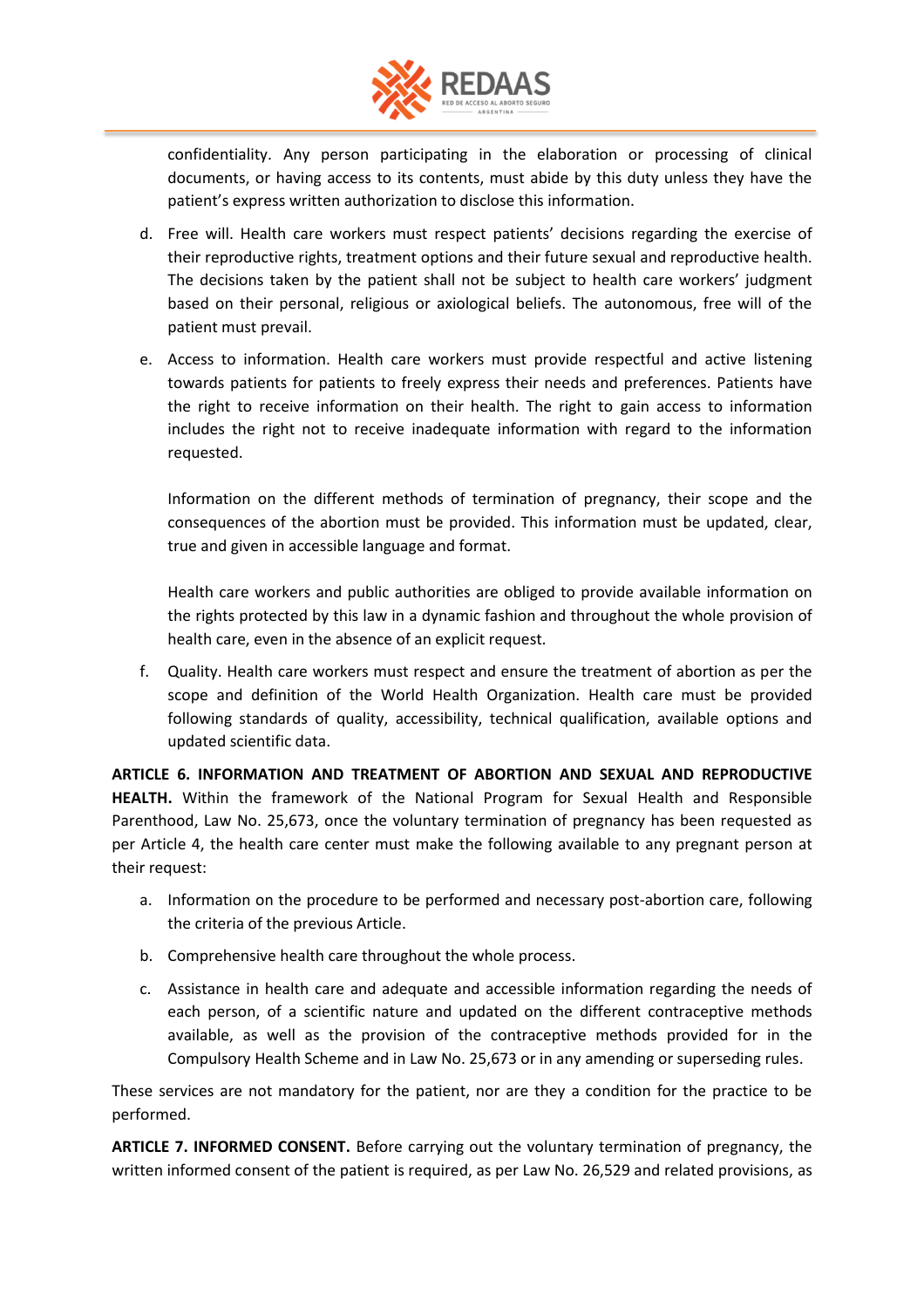

well as Article 59 of the ARGENTINE CIVIL AND COMMERCIAL CODE. Nobody can be replaced in the personal exercise of this right.

**ARTICLE 8. CHILDREN**. As set forth in the Convention on the Rights of the Child, Law No. 26,061, Article 7 of Annex I of Executive Decree No. 415/06, Article 26 of the ARGENTINE CIVIL AND COMMERCIAL CODE and Resolution No. 65/15 of the Argentine National MINISTRY OF HEALTH, the request for the voluntary termination of pregnancy must be made as follows:

- a. People over SIXTEEN (16) years of age have full capacity to give their consent on their own to exercise the rights granted by this law.
- b. People under sixteen (16) years of age shall submit an informed consent under the provisions of the previous Article and the proceedings in this case shall abide by Article 26 of the Argentine Civil and Commercial Code and Resolution 65/15 of the Argentine Ministry of Health, in accordance with the Convention on the Rights of the Child, Law No. 26,061, Article 7 of Annex I of the Regulatory Decree 415/06 and Regulatory Decree 1282/03 of Law No. 25,673.

**ARTICLE 9. PEOPLE WITH LIMITED CAPACITY.** Any pregnant person with court-ordered limited capacity, provided such limitation is not related to the exercise of the rights granted by this law, shall be able to give their informed consent without restrictions or prior authorization. The pregnant person may also resort to the system of support provided for in Article 43 of the ARGENTINE CIVIL AND COMMERCIAL CODE.

People acting as part of the support system neither represent nor replace the person with disability in the exercise of their rights; therefore, the support system must include adequate safeguards to avoid excesses for decisions to be effectively made by the holder of the right.

If the court order limiting capacity prevents the person from giving consent for the exercise of the rights provided for herein, or if the person has been declared disabled by a court of law, they shall give their consent with the assistance of their legal representatives or, if they are absent or missing, with the assistance of a close companion, as set forth by Article 59 of the ARGENTINE CIVIL AND COMMERCIAL CODE.

**ARTICLE 10. CONSCIENTIOUS OBJECTION.** Health care workers directly intervening in terminations of pregnancies have the right to refuse to perform the procedure on the grounds of conscientious objection. In order for health care workers to exercise the conscientious objection, they shall:

- a. Keep their decision in all spheres, whether public, private or of social security, where they practice their profession.
- b. Refer the patient for care by another professional in good faith, in a timely manner, and without delay.
- c. Comply with their remaining professional duties and legal obligations.

Health care workers shall not be allowed to refuse to perform terminations of pregnancies if the life or the health of a pregnant person is at risk and such person requires immediate and urgent medical care.

Conscientious objection shall not be invoked to refuse to provide post-abortion health care.

Failure to comply with the obligations stated in this Article shall give rise to disciplinary,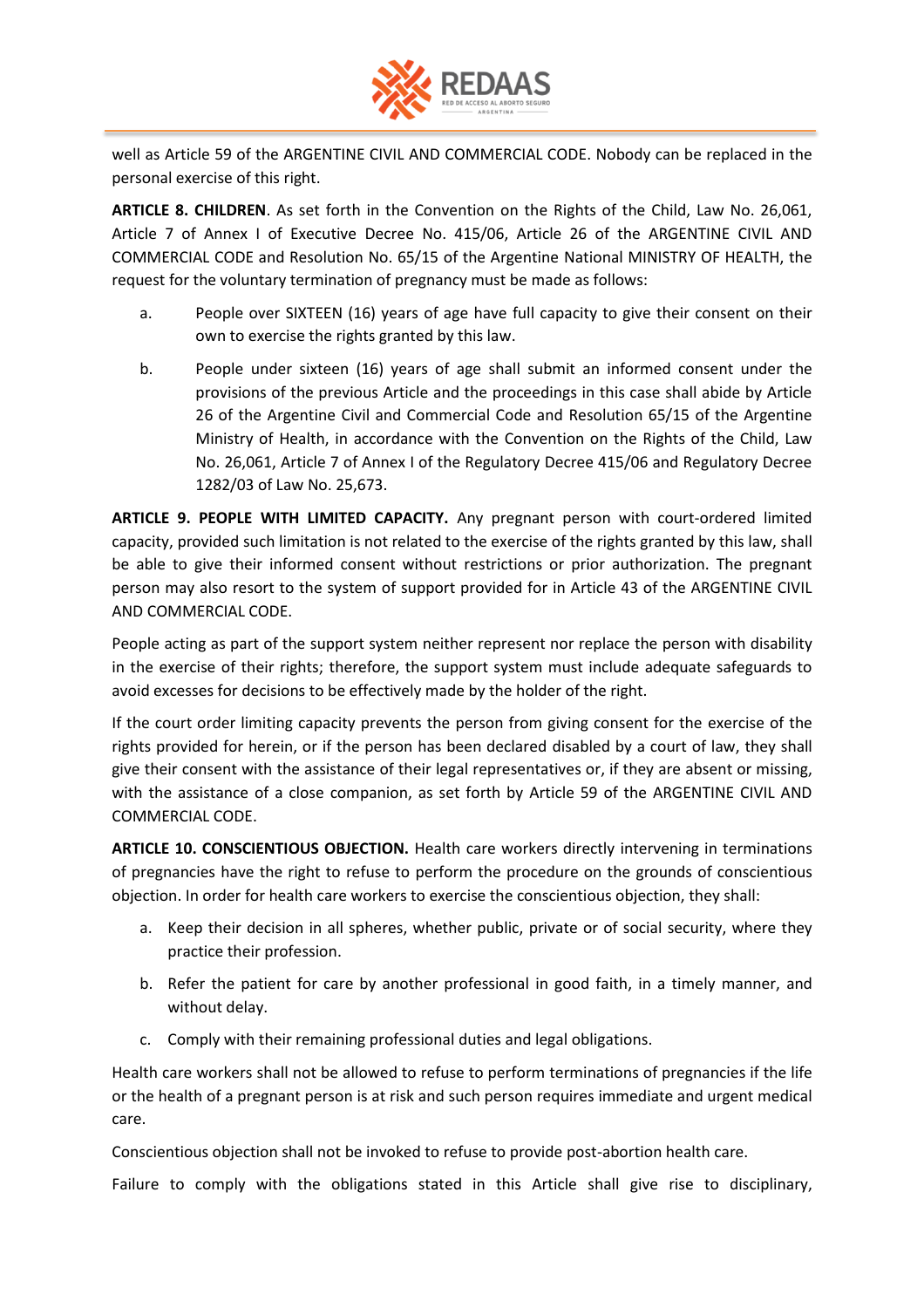

administrative, criminal and civil penalties, as the case may be.

**ARTICLE 11. CONSCIENTIOUS OBJECTION. OBLIGATIONS OF HEALTH CARE FACILITIES**. Private subsector or social security health care facilities which do not have any health care workers available to perform the voluntary interruption of pregnancy due to conscientious objection as per the previous Article, shall anticipate to this situation and provide for referral to another institution which can timely perform the procedure with similar features to those requested by the patient. In all cases, the performance of the procedure must be guaranteed as set forth in this Law. All administrative proceedings and costs related to the referral and relocation of the patient shall be in charge of the institution making the referral. All referral services contemplated in this Article must be invoiced according to the health coverage provided by the institution performing the procedure.

**ARTICLE 12. COVERAGE AND QUALITY OF BENEFITS.** Health care in the public sector, employmentbased health insurance schemes included in Law No. 23,660 and Law No. 23,661, the NATIONAL SOCIAL SERVICES INSTITUTE FOR RETIREES AND PENSIONERS created by virtue of Law No. 19,032, health care entities and agents included in Law No. 26,682 of the prepaid health insurance scheme regulatory framework, entities providing health care under Executive Decree No. 1993/11, employment-based health insurance schemes of the Armed Forces and the security forces, employment-based health insurance schemes of the CONGRESS and the JUDICIARY, those included in Law No. 24,741 of University employment-based health insurance schemes, and all agents and organizations providing health care services to their affiliates or beneficiaries, irrespective of their legal nature, must include comprehensive and free services for the voluntary termination of pregnancies as provided for herein and under all methods as recommended by the World Health Organization. These benefits are hereby included in the National Program to Guarantee Health Care Quality and in the Compulsory Health Scheme with full coverage, as well as benefits for diagnosis, medicine and support therapies.

**ARTICLE 13. COMPREHENSIVE SEXUALITY EDUCATION, AND SEXUAL AND REPRODUCTIVE HEALTH.**  The National Administration, the Provinces, the AUTONOMOUS CITY OF BUENOS AIRES and the Municipalities have the duty to apply Law No. 26,150 for Comprehensive Sexuality Education, providing for active policies for the promotion and strengthening of the sexual and reproductive health of all the population.

These policies shall be framed within the purposes and scope set forth in Laws No. 23,798, 25,673, 26,061, 26,075, 26,130, 26,150, 26,206, 26,485, 26,743 and 27,499, and all other laws already mentioned herein. In addition, teachers and health care workers shall be provided with training in gender perspective and sexual diversity with the purpose of providing adequate care, support and follow-up to those requesting the voluntary termination of their pregnancies as provided for herein. Public officers intervening in said procedures shall be provided with the aforementioned training as well.

**ARTICLE 14. AMENDMENTS TO THE CRIMINAL CODE.** Article 85 of the ARGENTINE CRIMINAL CODE is hereby amended as follows:

"ARTICLE 85. Whoever causes an abortion shall be punished with:

1. THREE (3) to TEN (10) years imprisonment when performing the procedure without the consent of the pregnant person. This punishment may be raised up to FIFTEEN (15) years if the procedure causes the death of the pregnant person.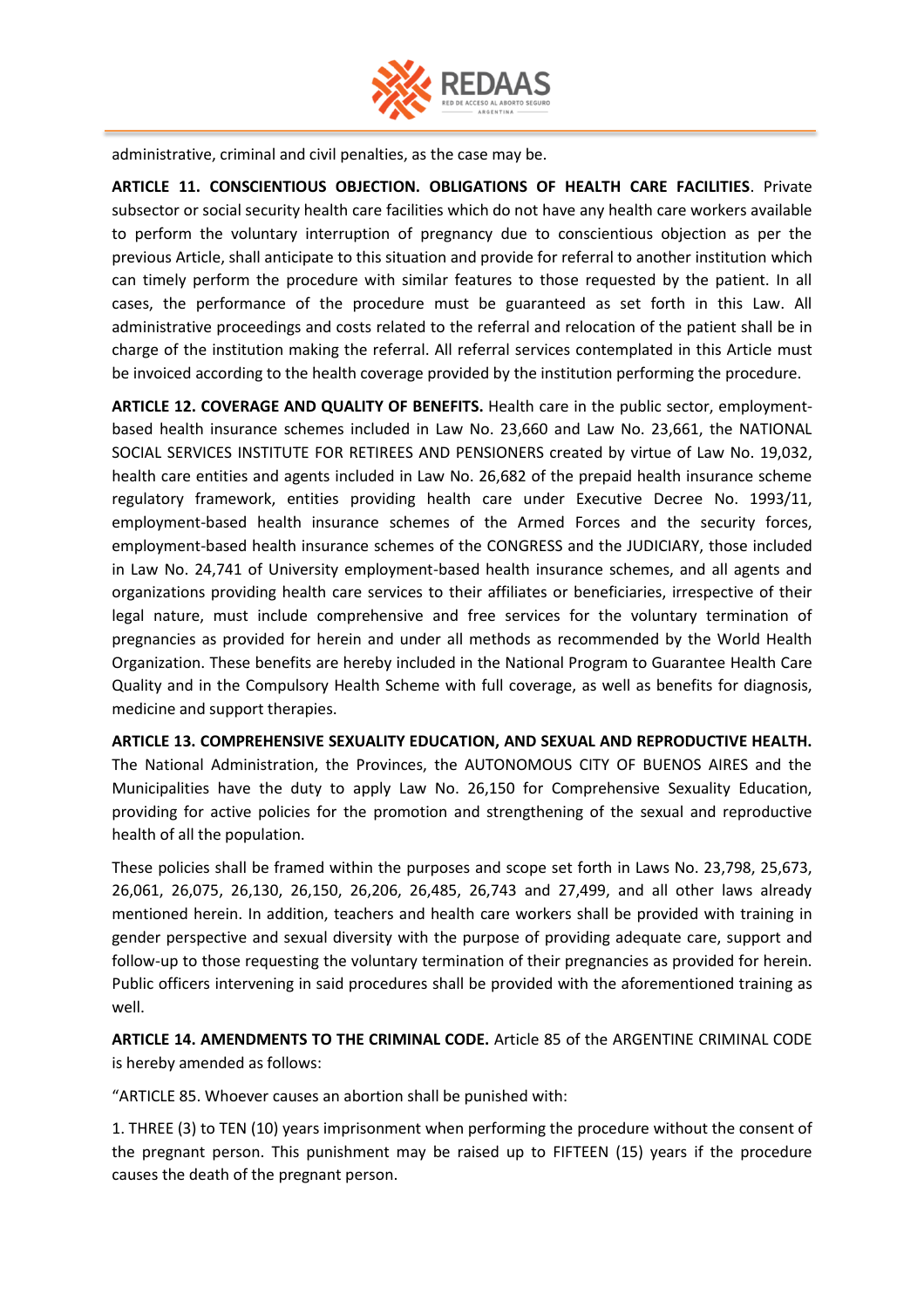

2. THREE (3) months to ONE (1) year imprisonment when performing the procedure with the consent of the pregnant person after the FOURTEENTH  $(14<sup>th</sup>)$  week of pregnancy, provided that none of the events set forth in Article 86 take place."

**ARTICLE 15. INCORPORATION OF ARTICLE 85 BIS TO THE CRIMINAL CODE.** The following text shall be included as Article 85 bis of the ARGENTINE CRIMINAL CODE:

"ARTICLE 85 bis. Any public officer or authority of a health care center, professional, intervening person or health care worker who unjustifiably delays, hinders or refuses to terminate a pregnancy in legally authorized cases in breach of the legislation in force shall be punished with THREE (3) months to ONE (1) year imprisonment, with special disqualification for twice the time of the conviction."

**ARTICLE 16. REPLACEMENT OF ARTICLE 86 OF THE CRIMINAL CODE.** Article 86 of the ARGENTINE CRIMINAL CODE is hereby replaced by the following article:

"ARTICLE 86. Any abortion performed with the consent of the pregnant person up to and including the FOURTEENTH  $(14<sup>th</sup>)$  week of pregnancy shall not be regarded as a crime.

Outside term set forth in the previous paragraph, abortion shall not be punishable when performed with the consent of the pregnant person in the following cases:

1. In the event that the pregnancy occurred as a result of rape. In this case, the practice must be guaranteed at the request of the pregnant person, who must submit the pertinent affidavit to the intervening health care workers.

In the case of girls under THIRTEEN (13) years of age, the abovementioned affidavit shall not be required.

2. In the event that the life or comprehensive health of the pregnant person were at risk."

**ARTICLE 17. REPLACEMENT OF ARTICLE 87 OF THE CRIMINAL CODE**. Article 87 of the ARGENTINE CRIMINAL CODE is hereby replaced by the following article:

"ARTICLE 87. Whoever causes an abortion to a pregnant person by the use of violence without the intent of causing it, shall be punished with SIX (6) to THREE (3) years imprisonment if the person causing the abortion knows that the pregnant person is pregnant or pregnancy is evident."

**ARTICLE 18. REPLACEMENT OF ARTICLE 88 OF THE CRIMINAL CODE.** Article 88 of the ARGENTINE CRIMINAL CODE is hereby replaced by the following article:

"ARTICLE 88. Any pregnant person who, after the FOURTEENTH  $(14<sup>th</sup>)$  week of pregnancy, causes their own abortion or gives consent for other person to do so, shall be punished with THREE (3) months to ONE (1) year imprisonment, provided that none of the events set forth in Article 86 take place. The conviction shall be able to be exempted when the circumstances render the conduct excusable.

The attempt to cause the abortion by the pregnant person shall not be punishable."

**ARTICLE 19. TRAINING.** Health care workers shall be trained in the provisions of this law and of regulatory and supplementary provisions. For this purpose, the National MINISTRY OF HEALTH as well as the Provincial Ministries and the Ministry of Health of the AUTONOMOUS CITY OF BUENOS AIRES shall apply the corresponding training programs.